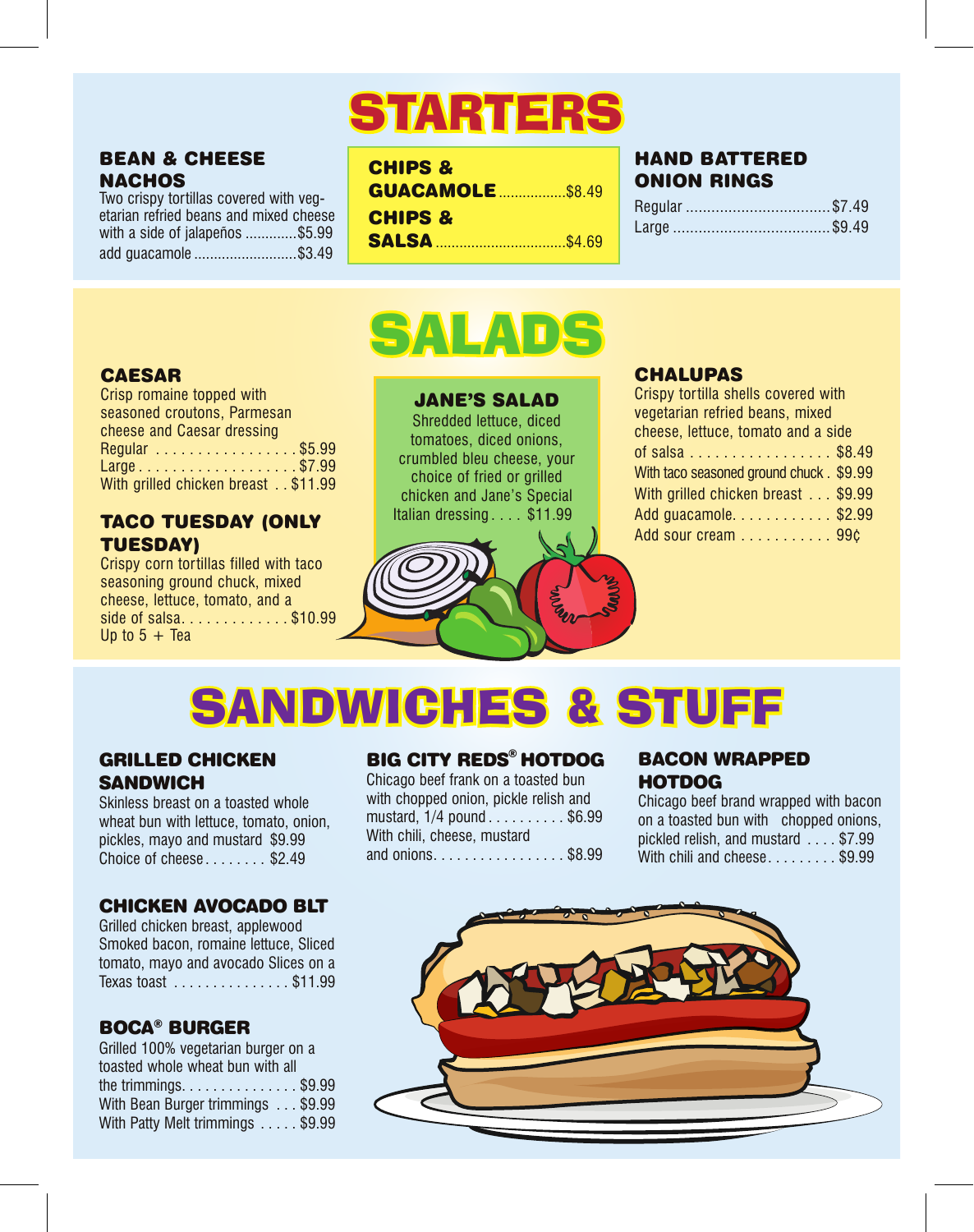# GRILLED BURGER

## Our beef is 100% organic, grass fed, no hormones or preservatives added.

100%Ground Chuck\* **on a toasted bun with lettuce, tomato, onion, pickle, mayonnaise and mustard, and your choice of American, Swiss, Cheddar, Blue, Pepper Jack or Provolone.**

## DELUXE BACON BURGER

Grilled ground chuck patty with applewood smoked sugar cured bacon, choice of cheese, and all the trimmings. 1/3 Pounder . . . . . . . . . . . . . \$10.99 1/2 Pounder . . . . . . . . . . . . \$12.99

## BEAN BURGER

| Grilled patty with refried beans, |
|-----------------------------------|
| cheddar cheese, Fritos®, onions,  |
| and fresh salsa.                  |
| 1/3 Pounder\$9.99                 |
| 1/2 Pounder\$10.99                |
| Original 1/2 Pounder\$10.99       |

WURST BURGER. . . . \$12.99 1/2 pound burger with grilled onions, BBQ sauce, cheddar and pepper jack cheese, topped with Kiolbassa sausage.

BABY JANE SAMPLER . .\$11.99 Three Mini Burgers: Sissy, Comal, and Bean Burger, with fries.



**Bottled Beer............\$3.99** Budweiser • Bud Light • Michelob Ultra Coors Light • Miller Lite

Specialty Beer.........\$4.25 Dos Equis • Fat Tire • Heineken • Shiner Bock • Alamo

Wine by the Glass . . . . \$6.99 **Chardonnay** Merlot Boyle

| 1/3 POUNDER \$9.99          |  |
|-----------------------------|--|
| 1/2 POUNDER \$10.99         |  |
| 3/4 POUNDER\$12.99          |  |
| <b>BIG 1 POUNDER\$14.99</b> |  |

# **CHEESY ane**

1/2 pound burger\* with double cheddar and small fries \$12.99

## ADD

Fries, tots or salad to any burger or sandwich...\$2.99

**Onion rings . . . . . . . . . . . \$3.99** 

## **BEVERAGES**

Coca Cola® • Cherry Coke®• Vanilla Coke®• Coke Zero® • Sprite • Dr.Pepper • Root Beer • Iced Tea • Milk

Coke & Root Beer Floats. . \$2.89 **Fresh Lemonade . . . . . . . . \$3.00** Mexican Coke • Fanta • Topochico . . . . ... . . . . . . \$2.99

## SOUTHWEST BURGER

| $1/2 \# 100\%$ ground chuck on a cheddar        |
|-------------------------------------------------|
| jalapeño bun with green chiles, Pepper          |
| Jack cheese, South of the Border mayo           |
| and all the trimmings $\ldots \ldots$ , \$12.99 |
| Chicken \$12.99                                 |
|                                                 |

## JAMMIN' JANE

1/2 pound ground chuck patty, cheddar cheese, Applewood smoked bacon, black pepper bacon jam, grilled onions, 2 crispy onion rings . . . . ... . . \$12.99

## COMAL BURGER

1/2 pound ground chuck patty, pepperjack cheese, Applewood smoked bacon, grilled onions and chipotle mayo, with side of French fries . . . . . . . \$12.99

## **EXTRAS** .... \$249

Guacamole • Bacon • Jalapeños Fried Egg • Grilled Onions • Mushrooms • Cheese • Green Chiles Cheddar Jalapeño Bun • Gluten Free Bun

# AND RINGS



### NATURAL CUT FRENCH FRIES

| Large\$5.99                  |  |
|------------------------------|--|
| Cheese Fries. \$6.99         |  |
| Chili-Cheese Fries\$7.99     |  |
| Sweet Potatoes Fries. \$4.99 |  |

## TATER TOTS

| Large\$5.99              |  |
|--------------------------|--|
| Cheese Tots \$6.99       |  |
| Chili-Cheese Tots \$7.99 |  |

\*Pre-cooked weight. Prepared medium well.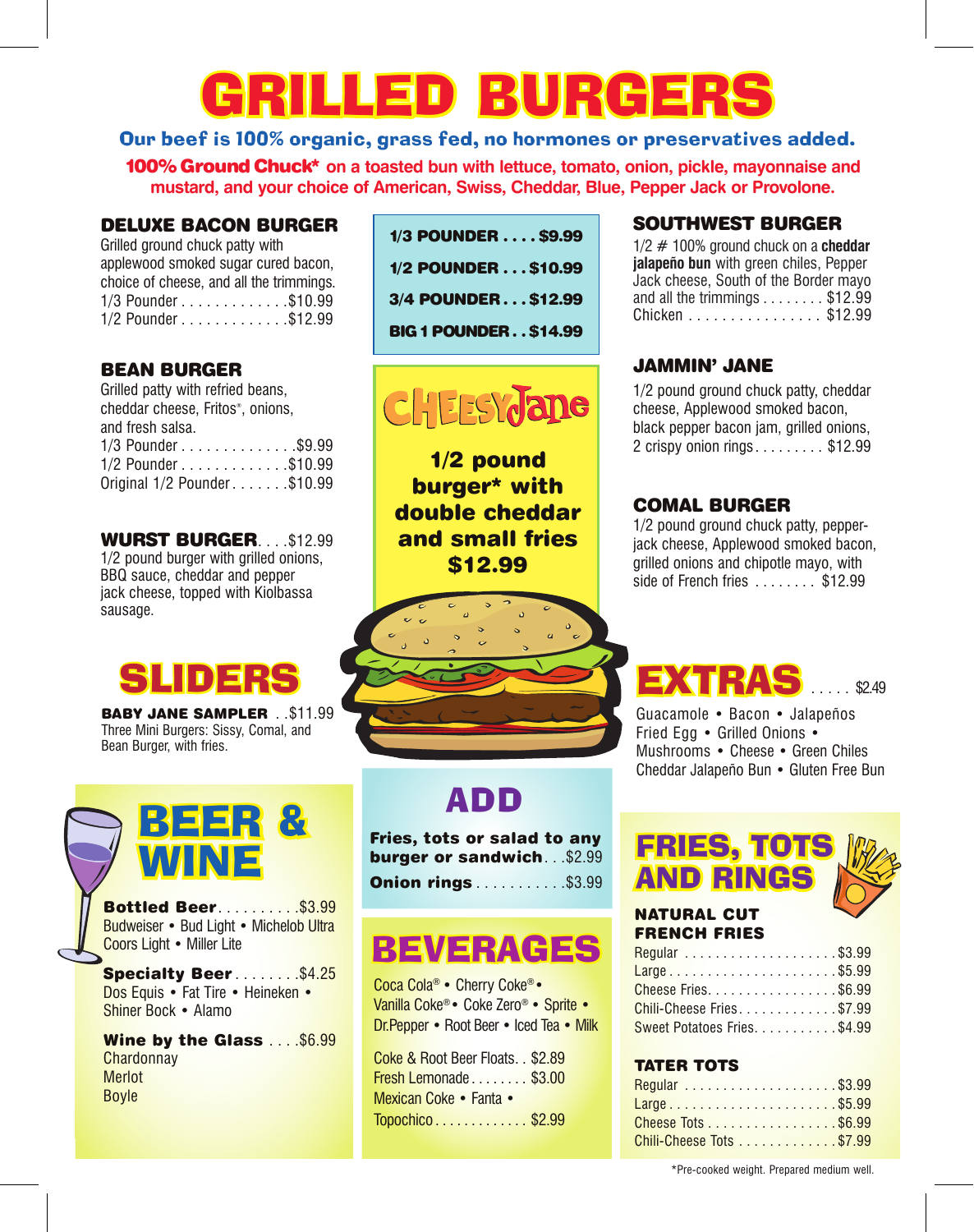# BIG SHAKES BIG MALTS

## MADE THE OLD-FASHIONED WAY WITH CHEESY JANE'S ICE CREAM

Chocolate • Vanilla • Strawberry Choco-Banana • M & M's® • Oreo® Banana • Cherry • Peanut Butter & Jelly Peppermint • Double Chocolate • Espresso Dreamsicle • Black & White **•** Amaretto Espresso Mint Chocolate Chip • Mint Chocolate Chip Oreo® Chocolate Peppermint • Strawberry Banana Chocolate Cherry • Chocolate Peanut Butter Dark Chocolate Espresso • Peanut Butter Caramel • Nutter Butter® • Nutella® & Wafers

Available with non-fat yogurt.

16 oz .........................\$5.89 Served with the tin Make it a MALT add 89¢



SAN ANTONIO · (210) 826-0800 · 4200 Broadway @ Hildebrand

CHEESY JANE'S CATERING: HAVE GRILL WILL TRAVEL — HOME OR OFFICE – BURGERS, DOGS AND SHAKES

## WWW.CHEESYJANES.COM

For parties of 8 or more, a gratuity will be added. Please let us know if the service did not warrant this.

**CHEESY JANE'S IS PROUD TO SERVE THE FOLLOWING PRODUCTS:**













01/19 SA